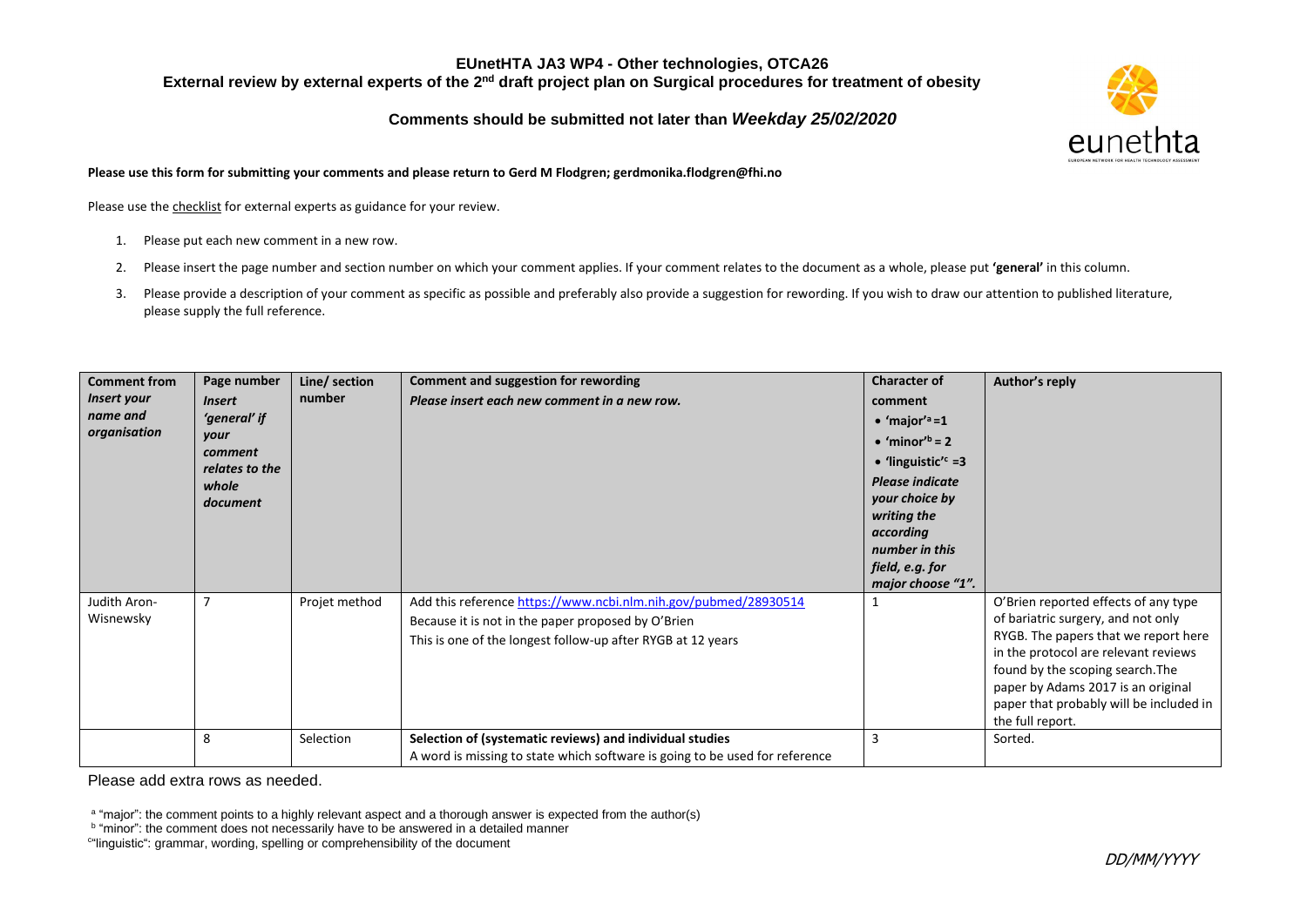# **Comments should be submitted not later than** *Weekday 25/02/2020*



| <b>Comment from</b><br><b>Insert your</b><br>name and<br>organisation | Page number<br><b>Insert</b><br>'general' if<br>your<br>comment<br>relates to the<br>whole<br>document | Line/ section<br>number | <b>Comment and suggestion for rewording</b><br>Please insert each new comment in a new row.                                                                                                                      | <b>Character of</b><br>comment<br>$\bullet$ 'major' <sup>a</sup> =1<br>$\bullet$ 'minor' <sup>b</sup> = 2<br>• 'linguistic' $c = 3$<br><b>Please indicate</b><br>your choice by<br>writing the<br>according<br>number in this<br>field, e.g. for<br>major choose "1". | Author's reply                                                                                                                                                                                                                                                                             |
|-----------------------------------------------------------------------|--------------------------------------------------------------------------------------------------------|-------------------------|------------------------------------------------------------------------------------------------------------------------------------------------------------------------------------------------------------------|-----------------------------------------------------------------------------------------------------------------------------------------------------------------------------------------------------------------------------------------------------------------------|--------------------------------------------------------------------------------------------------------------------------------------------------------------------------------------------------------------------------------------------------------------------------------------------|
|                                                                       |                                                                                                        |                         | management<br>will be used for reference management.                                                                                                                                                             |                                                                                                                                                                                                                                                                       |                                                                                                                                                                                                                                                                                            |
|                                                                       | 13                                                                                                     | Point 8                 | What is endobariatric ?? I do not think this is a relevant key word                                                                                                                                              | $\mathbf{1}$                                                                                                                                                                                                                                                          | It appears to be a relevant key word<br>(no action)                                                                                                                                                                                                                                        |
|                                                                       | 13                                                                                                     | $\overline{2}$          | Add gastric banding as a key word if we are also including this surgery type as<br>suggested by gastroplasty                                                                                                     | $\mathbf{1}$                                                                                                                                                                                                                                                          | Sorted.                                                                                                                                                                                                                                                                                    |
|                                                                       | 15                                                                                                     | Project scope           | Add NASH to the comorbidities ?                                                                                                                                                                                  | $\sqrt{2}$                                                                                                                                                                                                                                                            | Sorted.                                                                                                                                                                                                                                                                                    |
|                                                                       | 15                                                                                                     | Project scope           | Note that although we will not take into account revisional surgery, some<br>studies with longer follow-up might have included patients with a second<br>operation (check into material and method if specified) | $\overline{2}$                                                                                                                                                                                                                                                        | We have added a sentence stating<br>that "Nor will we include studies of<br>mixed groups that include both<br>patients who has received primary<br>surgery and those undergone<br>revisional (secondary) surgery, unless<br>results for our group of interest are<br>reported separately." |
|                                                                       | 16                                                                                                     | intervention            | Although several operation are called bypass, each type should be evaluated<br>in its own category and one should not mix RYGB and distal bypass                                                                 | 3                                                                                                                                                                                                                                                                     | We will not mix different types of<br>surgical procedures, but assess them<br>separately.                                                                                                                                                                                                  |
|                                                                       | 16                                                                                                     |                         | Not all bariatric surgery are non reversible : RYGB can be undone for example<br>Sleeve in non reversible                                                                                                        | 3                                                                                                                                                                                                                                                                     | We have removed the sentence about<br>reversible and non-reversible                                                                                                                                                                                                                        |

Please add extra rows as needed.

<sup>a</sup> "major": the comment points to a highly relevant aspect and a thorough answer is expected from the author(s)<br><sup>b</sup> "minor": the comment does not necessarily have to be answered in a detailed manner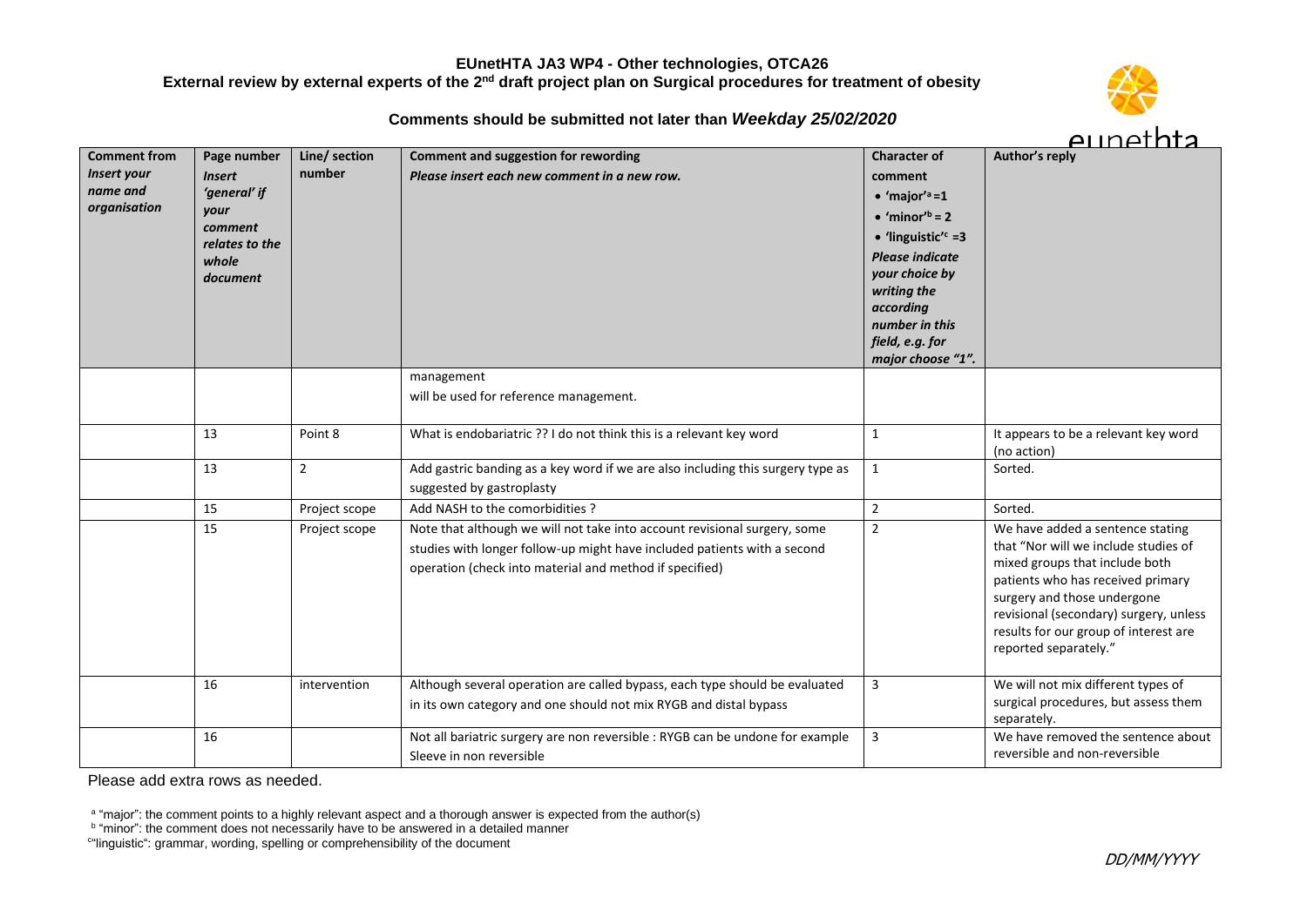# **Comments should be submitted not later than** *Weekday 25/02/2020*



| <b>Comment from</b> | Page number               | Line/ section | Comment and suggestion for rewording                                          | <b>Character of</b>                  | Author's reply                              |
|---------------------|---------------------------|---------------|-------------------------------------------------------------------------------|--------------------------------------|---------------------------------------------|
| Insert your         | <b>Insert</b>             | number        | Please insert each new comment in a new row.                                  | comment                              |                                             |
| name and            | 'general' if              |               |                                                                               | $\bullet$ 'major' <sup>a</sup> =1    |                                             |
| organisation        | your                      |               |                                                                               | $\bullet$ 'minor' <sup>b</sup> = 2   |                                             |
|                     | comment<br>relates to the |               |                                                                               | • 'linguistic' $c = 3$               |                                             |
|                     | whole                     |               |                                                                               | <b>Please indicate</b>               |                                             |
|                     | document                  |               |                                                                               | your choice by                       |                                             |
|                     |                           |               |                                                                               | writing the                          |                                             |
|                     |                           |               |                                                                               | according                            |                                             |
|                     |                           |               |                                                                               | number in this                       |                                             |
|                     |                           |               |                                                                               | field, e.g. for<br>major choose "1". |                                             |
|                     |                           |               |                                                                               |                                      | procedures.                                 |
|                     | 17                        | Outcomes      | % body fat should in fact say: % body fat loss                                | 3                                    | Sorted.                                     |
|                     | 17                        | Outcomes      | Health related quality of life (validated instrument) ? maybe this should be  | $\overline{2}$                       | SF-36 is not a HRQUL, but a general         |
|                     |                           |               | predefined?                                                                   |                                      | QOL instrument. We will consider any        |
|                     |                           |               | Baros questionnaire for bariatric surgery +/- SF36                            |                                      | validated instrument.                       |
|                     | 17                        | Outcomes      | Diaberes: reduced need of other medications should be replace by reduced      | $\mathbf{1}$                         | Sorted.                                     |
|                     |                           |               | need of anti diabetic agents (oral or injected) or reduction of the dosage    |                                      |                                             |
|                     |                           |               | Remission status should be evaluated (definition buse 2009 ADA)               |                                      |                                             |
| Laurent Genser      | 14                        |               | There is increasing evidence and ongoing RCT on sleeve gastrectomy with       | $\mathbf{1}$                         | At the scoping meeting we took a            |
|                     |                           |               | transit bipartition, it could be worth including this procedure in the review |                                      | group decision on what procedures to        |
|                     |                           |               |                                                                               |                                      | include and not to include (no action).     |
|                     | 16                        |               | Why do you include open procedure, Nearly 100% of all primary bariatric       | $\overline{2}$                       | Removed 'either laparoscopic or             |
|                     |                           |               | procedures are performed laparoscopically                                     |                                      | open surgical procedures)                   |
|                     | 16                        |               | Regarding OAGB, surgeons usually perform a long and narrow gastric tube       | $\overline{2}$                       | This is too detailed for the protocol. In   |
|                     |                           |               | (30-40French) and a long 150-200 omega loop), please consider these details.  |                                      | the full review HIQA will provide more      |
|                     |                           |               | Please add: It is a reversible method.                                        |                                      | detailed descriptions of the<br>procedures. |
|                     |                           |               |                                                                               |                                      | Removed the sentence about                  |
|                     |                           |               |                                                                               |                                      | reversible and non-reversible               |
|                     |                           |               |                                                                               |                                      | methods, as more than one can be            |
|                     |                           |               |                                                                               |                                      | reversed.                                   |

Please add extra rows as needed.

<sup>a</sup> "major": the comment points to a highly relevant aspect and a thorough answer is expected from the author(s)<br><sup>b</sup> "minor": the comment does not necessarily have to be answered in a detailed manner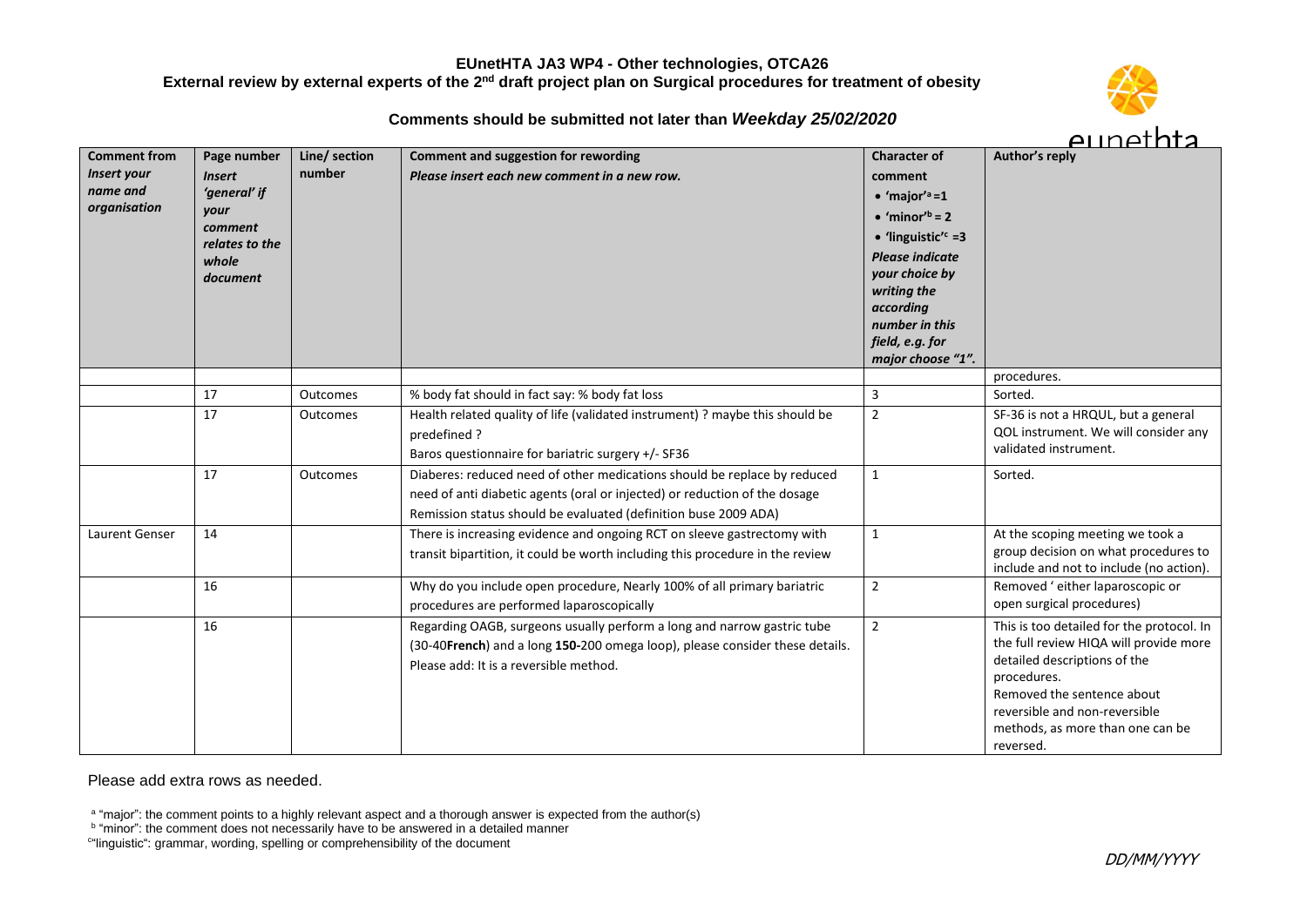# **Comments should be submitted not later than** *Weekday 25/02/2020*



| <b>Comment from</b><br>Insert your<br>name and<br>organisation | Page number<br><b>Insert</b><br>'general' if<br>your<br>comment<br>relates to the<br>whole<br>document | Line/ section<br>number | <b>Comment and suggestion for rewording</b><br>Please insert each new comment in a new row.                                                                                                                                                                 | <b>Character of</b><br>comment<br>$\bullet$ 'major' <sup>a</sup> =1<br>$\bullet$ 'minor' <sup>b</sup> = 2<br>• 'linguistic' $=$ 3<br><b>Please indicate</b><br>your choice by<br>writing the<br>according<br>number in this<br>field, e.g. for<br>major choose "1". | Author's reply                                                                                                                               |
|----------------------------------------------------------------|--------------------------------------------------------------------------------------------------------|-------------------------|-------------------------------------------------------------------------------------------------------------------------------------------------------------------------------------------------------------------------------------------------------------|---------------------------------------------------------------------------------------------------------------------------------------------------------------------------------------------------------------------------------------------------------------------|----------------------------------------------------------------------------------------------------------------------------------------------|
|                                                                | 16                                                                                                     |                         | Sleeve: the stomach is reduced to 30% of its original size not 15% . It is a non-<br>reversible procedure                                                                                                                                                   |                                                                                                                                                                                                                                                                     | Sorted                                                                                                                                       |
|                                                                | 16                                                                                                     |                         | BPDDS: it is not similar to RYGB; please replace with the following description,<br>BPPDDS corresponds to a SG of larger calibration size (up to 52 Fr) with a<br>duodeno-ileal anastomosis thereby bypassing the jejunum and a large part of<br>the ileum. |                                                                                                                                                                                                                                                                     | Sorted                                                                                                                                       |
|                                                                | 16                                                                                                     |                         | Regarding the description of the RYGB, please add: "It is a reversible method."                                                                                                                                                                             |                                                                                                                                                                                                                                                                     | Sorted                                                                                                                                       |
|                                                                | 16                                                                                                     |                         | After SASI: please consider Sleeve gastrectomy with transit bipartition                                                                                                                                                                                     | $\mathbf{1}$                                                                                                                                                                                                                                                        | See reply above                                                                                                                              |
|                                                                | 17                                                                                                     |                         | Comparison groups; Comparisons involving procedures that are no longer in<br>use section: banded procedures (SG/RYGB) are still performed either in<br>primary and revisional settings!                                                                     | $\mathbf{1}$                                                                                                                                                                                                                                                        | These procedures were excluded in<br>the Cochrane review by Colquitt et al.<br>Colquitt et al.                                               |
|                                                                | 17                                                                                                     |                         | Primary outcomes settings: please consider % Excess BMI loss as a marker of<br>weight changed commonly reported                                                                                                                                             | $\mathbf{1}$                                                                                                                                                                                                                                                        | We include any measure of weight<br>loss, those listed here are only<br>examples.                                                            |
|                                                                | 17                                                                                                     |                         | Please consider as a secondary endpoints<br>90 days overall morbidity<br>90 days morbidity reported according to dindo-Clavien<br>Classifications<br>readmissions rates                                                                                     | 2                                                                                                                                                                                                                                                                   | We already have included morbidity<br>under adverse events, and will include<br>any morbidity that is reported, using<br>any classification. |
| <b>Tom Mala</b>                                                | 16                                                                                                     |                         | "Suggest removing "is similar to Roux-eny gastric bypass, but the small                                                                                                                                                                                     | $\overline{2}$                                                                                                                                                                                                                                                      | Sorted.                                                                                                                                      |

Please add extra rows as needed.

<sup>a</sup> "major": the comment points to a highly relevant aspect and a thorough answer is expected from the author(s)<br><sup>b</sup> "minor": the comment does not necessarily have to be answered in a detailed manner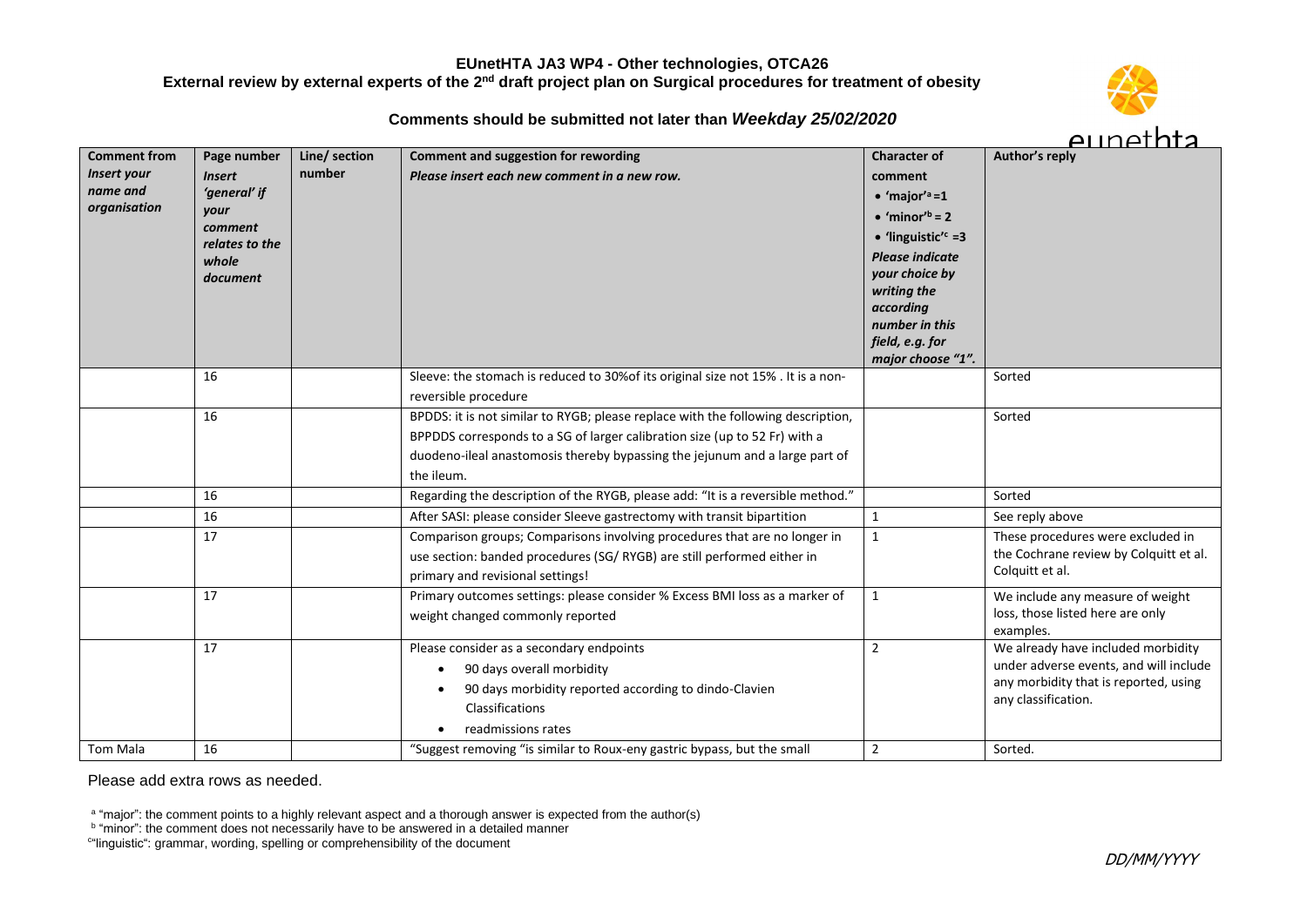## **Comments should be submitted not later than** *Weekday 25/02/2020*



| <b>Comment from</b> | Page number               | Line/ section | <b>Comment and suggestion for rewording</b>                                 | <b>Character of</b>                | Author's reply                                                              |
|---------------------|---------------------------|---------------|-----------------------------------------------------------------------------|------------------------------------|-----------------------------------------------------------------------------|
| Insert your         | <b>Insert</b>             | number        | Please insert each new comment in a new row.                                | comment                            |                                                                             |
| name and            | 'general' if              |               |                                                                             | $\bullet$ 'major' <sup>a</sup> =1  |                                                                             |
| organisation        | your                      |               |                                                                             | $\bullet$ 'minor' <sup>b</sup> = 2 |                                                                             |
|                     | comment<br>relates to the |               |                                                                             | • 'linguistic' $c = 3$             |                                                                             |
|                     | whole                     |               |                                                                             | <b>Please indicate</b>             |                                                                             |
|                     | document                  |               |                                                                             | your choice by                     |                                                                             |
|                     |                           |               |                                                                             | writing the                        |                                                                             |
|                     |                           |               |                                                                             | according<br>number in this        |                                                                             |
|                     |                           |               |                                                                             | field, e.g. for                    |                                                                             |
|                     |                           |               |                                                                             | major choose "1".                  |                                                                             |
|                     |                           |               | stomach pouch is connected "                                                |                                    |                                                                             |
|                     | 16                        |               | Statement: "All procedures are none reversible" - the Roux en Y gastric     | $\sqrt{2}$                         | Sorted.                                                                     |
|                     |                           |               | bypass may be reversed                                                      |                                    |                                                                             |
|                     | 17                        |               | Regarding secondary outcome: considering broader evaluation also including  | $\overline{2}$                     | We believe we already have the most                                         |
|                     |                           |               | HDL and triglycerides (Dyslipidemia HDL cholesterol < 1.0 mmol/L (men)      |                                    | important outcomes listed.                                                  |
|                     |                           |               | or < 1.3 mmol/L (women), triglycerides > 1.7 mmol/l, total cholesterol/HDL  |                                    | Abdominal pain would be a subjective                                        |
|                     |                           |               | cholesterol ratio > 5 or the use of lipid-lowering medication kan være      |                                    | outcome, and may, as you say, be<br>poorly/differently defined in different |
|                     |                           |               | definsjon for HDL/Triglycerider.)                                           |                                    | papers. We have included all core-set                                       |
|                     |                           |               | Could also consider abdominal pain as a secondary outcome - may not be      |                                    | outcomes described in the BARIACT                                           |
|                     |                           |               | adequately defined however.                                                 |                                    | study.                                                                      |
|                     | 17                        |               | Include patient satisfaction as a secondary outcome (may not be available)  | $\sqrt{2}$                         | Added.                                                                      |
|                     | 17                        |               | Include hospital stay/readmission rates?                                    | $\sqrt{2}$                         | Added.                                                                      |
|                     | 18                        |               | What system will be used to describe morbidity related to treatment?        | $\overline{2}$                     | We will include all reported adverse                                        |
|                     |                           |               | Accordion? Clavien Dindo? Specify?                                          |                                    | events/morbidity during or after                                            |
|                     |                           |               |                                                                             |                                    | surgery independently of assessment                                         |
|                     | 15                        |               | Data extraction: annual hospital volume?                                    | $\overline{2}$                     | tool.<br>Added.                                                             |
|                     | 15                        |               | Follow up rate porbably included in the broader term "trial characteristics | $\overline{2}$                     |                                                                             |
|                     |                           |               | needed for the risk of bias assessment                                      |                                    | Follow up is also described under<br>'outcomes'                             |
|                     |                           |               |                                                                             |                                    |                                                                             |
| Rune Sandbu         |                           |               | No specific comments at this point.                                         |                                    | No action needed.                                                           |

Please add extra rows as needed.

<sup>a</sup> "major": the comment points to a highly relevant aspect and a thorough answer is expected from the author(s)<br><sup>b</sup> "minor": the comment does not necessarily have to be answered in a detailed manner